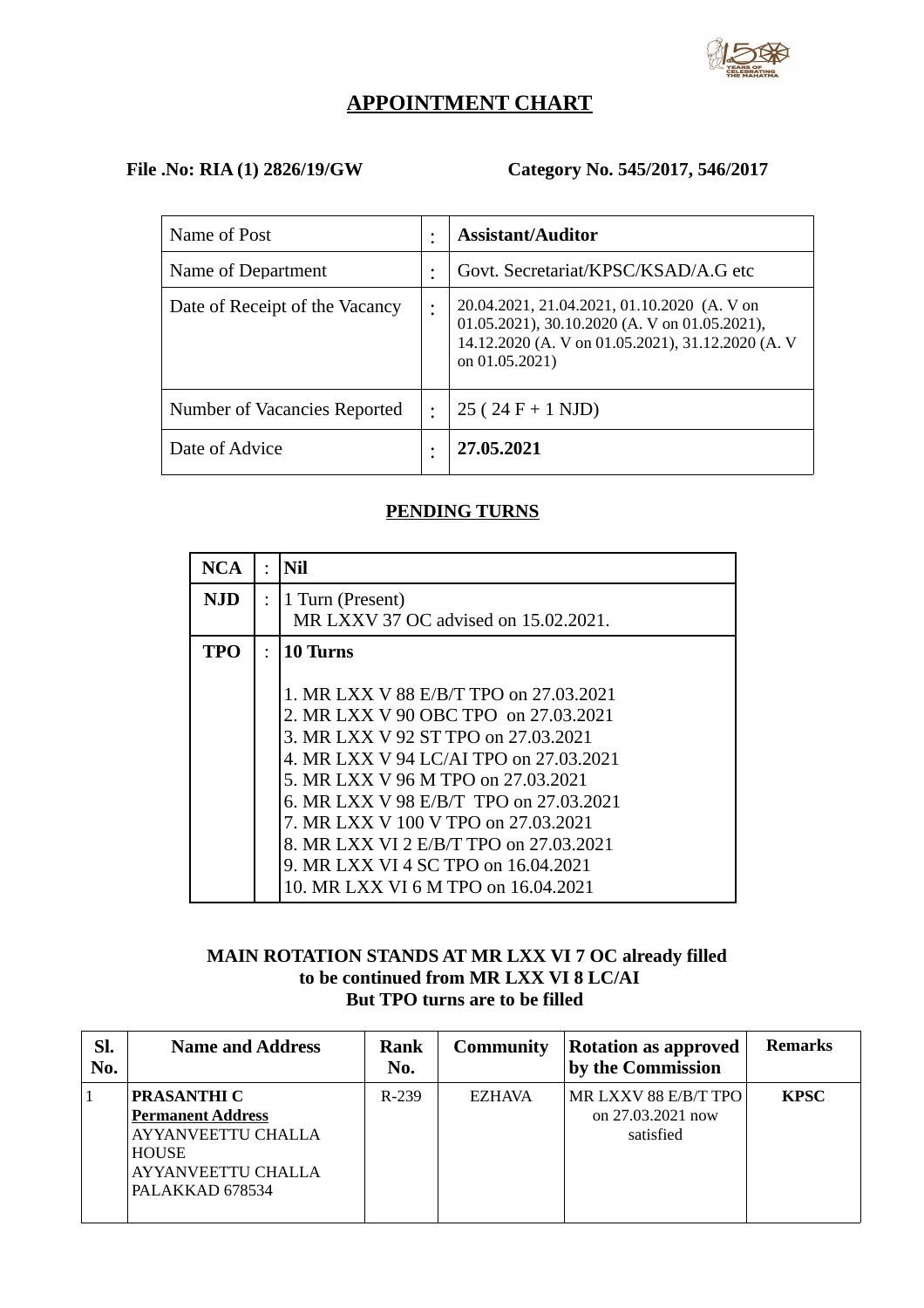| SI.<br>No.     | <b>Name and Address</b>                                                                                                                                           | <b>Rank</b><br>No.                                    | <b>Community</b>                 | <b>Rotation as approved</b><br>by the Commission                            | <b>Remarks</b> |
|----------------|-------------------------------------------------------------------------------------------------------------------------------------------------------------------|-------------------------------------------------------|----------------------------------|-----------------------------------------------------------------------------|----------------|
|                | <b>Communication Address</b><br><b>VAISHNAVAM HOUSE</b><br><b>AYYANVEETTU CHALLA</b><br>PALAKKAD 678534                                                           |                                                       |                                  |                                                                             |                |
| $\overline{2}$ | <b>KAVITHAS</b><br><b>SREERAGAM</b><br>KURUMANDAL A WARD<br>PARAVOOR (PO)<br>KOLLAM - 691301                                                                      | R-223                                                 |                                  | NJD compensation to MR<br>LXXV 37 OC advised on<br>15.02.2021 now satisfied | Legislature    |
| 3              | <b>SANIL APPUKUTTAN</b><br><b>APSAR NIVAS</b><br>KIZHUVILAM(PO)<br>MAMOM, ATTINGAL<br>THIRUVANANTHAPURAM<br>695104                                                | R-228<br>$OBC -$<br>MR LXXVI 13 OC<br><b>CHETTIES</b> |                                  | <b>Finance</b>                                                              |                |
| $\overline{4}$ | DIVYA MOL DIVAKARAN<br>KODUNGAYIL (H)<br>MURIKKUMVAYAL<br>MUNDAKAYAM<br><b>KARINILAMPO</b><br>KOTTAYAM 686513                                                     | $R-6$<br>$S/L$ $ST$                                   | ST-<br>MALAYARAYA<br>$\mathbf N$ | MR LXXV 92 ST TPO on<br>27.03.2021 now satisfied                            | <b>KSAD</b>    |
| 5              | <b>DHANYA THERESA</b><br><b>ANDREWS</b><br><b>ALUVILA GRA A-17</b><br><b>BETHANY LANE</b><br><b>GANDHIPURAM</b><br>SREEKARIYAM PO<br>THIRUVANANTHAPURAM<br>695017 | R-742                                                 | <b>LATIN</b><br><b>CATHOLICS</b> | MR LXXV 94 LC/AI<br>TPO on 27.03.2021 now<br>satisfied                      | <b>KPSC</b>    |
| 6              | <b>FARSANAE</b><br><b>MANAKUTH HOUSE</b><br>PULIKKAL<br>PULIKKAL (PO)<br>MALAPPURAM 673637                                                                        | R-367                                                 | M-MAPPILA                        | MR LXXV 96 M TPO on<br>27.03.2021 now satisfied                             | <b>KPSC</b>    |
| $\overline{7}$ | <b>NIDHIN P G</b><br>THUMPOTTUKONATHU<br><b>VEEDU</b><br>PARUTHIPPALLY PO<br>THIRUVANANTHAPURAM<br>695574                                                         | $R - 240$                                             | <b>EZHAVA</b>                    | MR LXXV 98 E/B/T TPO<br>on 27.03.2021 now<br>satisfied                      | <b>KPSC</b>    |
| 8              | <b>ROSHNI P RAJ</b><br>POOVATHINKALPARAMBIL<br><b>HOUSE</b><br><b>KOOTHATTUKULAM</b><br>KOOTHATTUKULAM PO<br>ERNAKULAM 686662                                     | R-312                                                 | $V -$<br><b>VISWAKARMA</b>       | MR LXXV 100 V TPO on<br>27.03.2021 now satisfied                            | <b>KPSC</b>    |
| 9              | <b>PRASOBH K</b><br><b>KUNIYIL</b><br><b>KOYILANDY</b><br><b>CHELIYA</b><br>KOZHIKODE 673306                                                                      | $R-245$                                               | <b>THIYYA</b>                    | MR LXXVI 2 E/B/T TPO<br>on 27.03.2021 now<br>satisfied                      | <b>KPSC</b>    |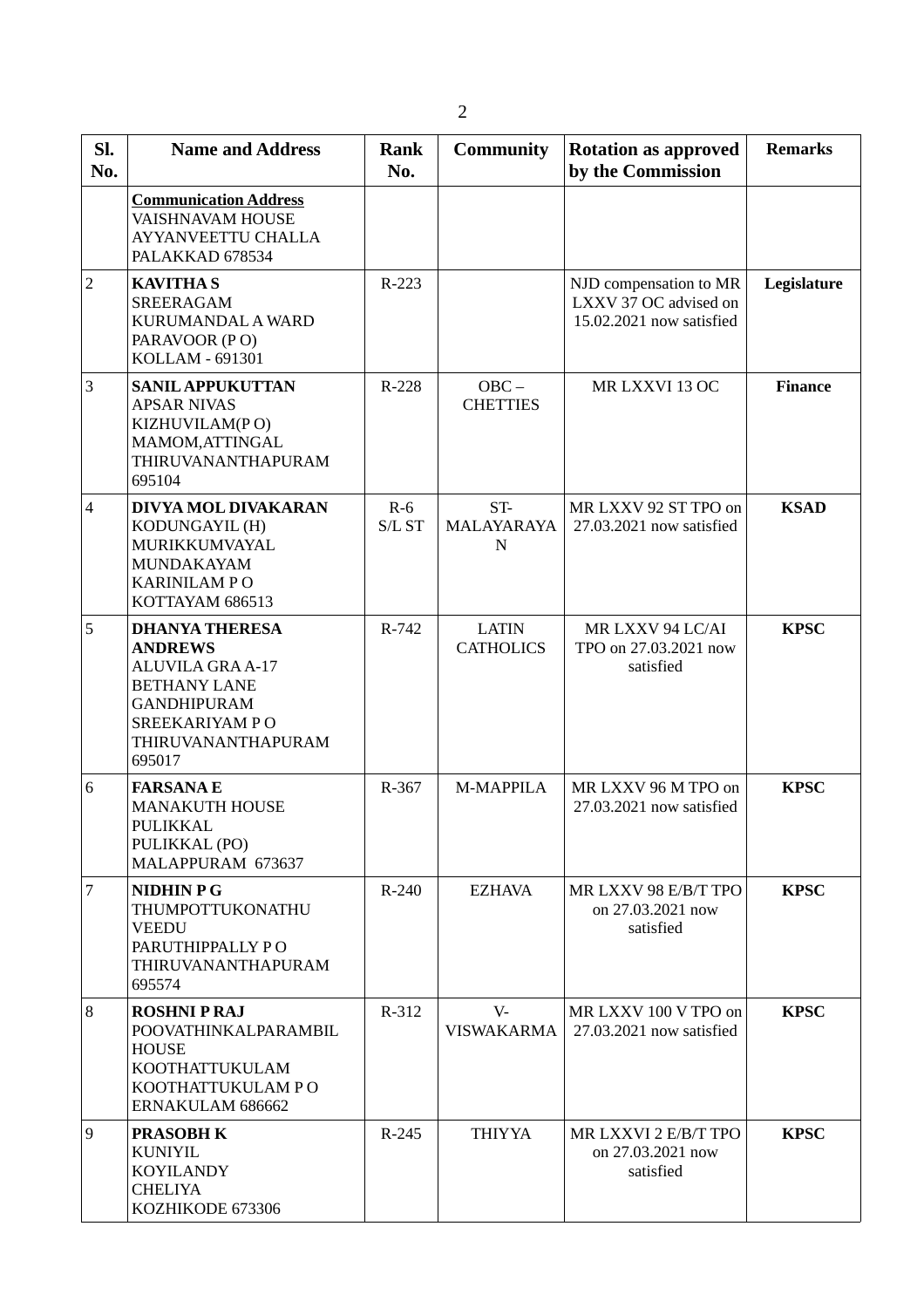| SI.<br>No. | <b>Name and Address</b>                                                                                          | Rank<br>No.         | <b>Community</b>                       | <b>Rotation as approved</b><br>by the Commission     | <b>Remarks</b> |
|------------|------------------------------------------------------------------------------------------------------------------|---------------------|----------------------------------------|------------------------------------------------------|----------------|
| 10         | <b>SAJEESH C</b><br><b>CHERUKAD HOUSE</b><br><b>MANJERI</b><br>MALAPPURAM 676121                                 | $R-13$<br>$S/L$ -SC | $SC -$<br><b>CHERUMAN</b>              | MR LXXVI 4 SC TPO on<br>16.04.2021 now satisfied     | <b>KPSC</b>    |
| 11         | <b>AJIMSHA RASHEED</b><br><b>S R NIVAS</b><br><b>MELEKOPPAM</b><br>VITHURA PO<br>THIRUVANANTHAPURAM<br>695551    | R-386               | <b>MUSLIM</b>                          | MR LXXVI 6 M TPO on<br>16.04.2021 now satisfied      | <b>KPSC</b>    |
|            |                                                                                                                  |                     | MR LXXVI 7 OC already filled up        |                                                      |                |
| 12         | <b>VINEETH J</b><br><b>SOUMYA BHAVAN</b><br>OORUTTUKALA,<br><b>NEYYATTINKARA</b><br>THIRUVANANTHAPURAM<br>695121 | R-781               | <b>LATIN</b><br><b>CATHOLICS</b>       | MR LXXVI 8 LC/AI                                     | <b>KPSC</b>    |
| 13         | <b>REKHAP</b><br>REKHA BHAVANAM<br>MALAMEKKARA<br><b>ADOOR PO</b><br>PATHANAMTHITTA 691523                       | R-224               | $\left( -\right)$                      | MR LXXVI 9 OC                                        | <b>KPSC</b>    |
| 14         | <b>RAHUL KV</b><br>KONIKKARA HOUSE<br><b>SOUTH THORAVU</b><br><b>PUDUKAD</b><br><b>THRISSUR 680301</b>           | $R-243$             | $OBC -$<br><b>VEERASAIVA</b>           | MR LXXV 90 OBC TPO<br>on 27.03.2021 now<br>satisfied | <b>GAD</b>     |
| 15         | <b>ATHIRA NARAYAN</b><br><b>INDU NIVAS</b><br><b>VAIKOM</b><br><b>MARAVANTHURUTH PO</b><br>KOTTAYAM 686608       | R-225               | $(-)$                                  | MR LXXVI 11 OC                                       | <b>GAD</b>     |
|            |                                                                                                                  |                     | MR LXXVI 12 SC TPO to keep 50% rule    |                                                      |                |
| 16         | <b>RAGHUL R</b><br>R K NIVAS,<br>PARATTUKADAVIL<br>KOIPALLIKARAZHMA<br>OLAKETTIYAMPALAM<br>ALAPPUZHA-690510      | R-259               | $OBC -$<br><b>VEERASAIVA</b>           | MR LXXVI 10 OBC                                      | <b>GAD</b>     |
|            |                                                                                                                  |                     | MR LXXVI 14 E/B/T TPO to keep 50% rule |                                                      |                |
| 17         | <b>SHYNI ABRAHAM</b><br>NALUPILAKKAL<br>PATHIRIKKODE PO<br>MALAPPURAM 679326                                     | R-230               | $\left( -\right)$                      | MR LXXVI 15 OC                                       | <b>GAD</b>     |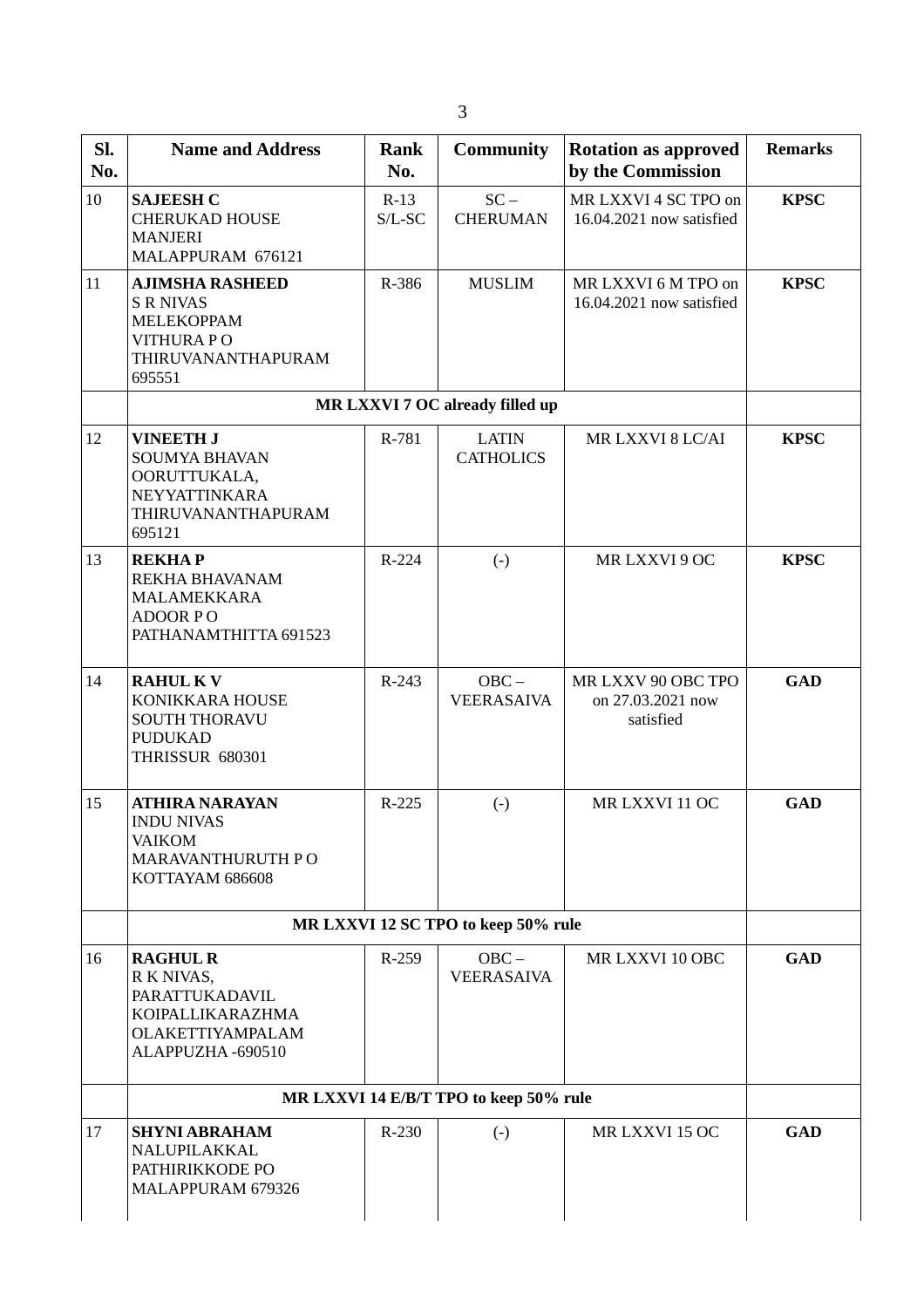| SI.<br>No. | <b>Name and Address</b>                                                                                                                               | Rank<br>No. | <b>Community</b>                       | <b>Rotation as approved</b><br>by the Commission | <b>Remarks</b> |  |
|------------|-------------------------------------------------------------------------------------------------------------------------------------------------------|-------------|----------------------------------------|--------------------------------------------------|----------------|--|
|            |                                                                                                                                                       |             | MR LXXVI 16 M TPO to keep 50% rule     |                                                  |                |  |
| 18         | <b>ARJUN K MATHEW</b><br>KANDATHIKUDIYIL/232<br><b>KANIYARAM</b><br><b>MANANTHAVADY</b><br><b>WAYANAD 670645</b>                                      | R-232       | $\left( -\right)$                      | MR LXXVI 17 OC                                   | <b>GAD</b>     |  |
|            |                                                                                                                                                       |             | MR LXXVI 18 E/B/T TPO to keep 50% rule |                                                  |                |  |
| 19         | <b>GAUTHAM KRISHNAN U</b><br>MEMANA KOIKONATHU<br>TC-IV/3813(1)<br><b>VNRA-147,</b><br>VIKAS NAGAR, CV ROAD<br><b>SREEKARYAM</b><br>TRIVANDRUM 695017 | R-233       | $\left( -\right)$                      | MR LXXVI 19 OC                                   | <b>GAD</b>     |  |
|            |                                                                                                                                                       |             | MR LXXVI 20 V TPO to keep 50% rule     |                                                  |                |  |
| 20         | <b>RAHULK</b><br><b>KARONNAN</b><br><b>ERUVESSI</b><br><b>KANNUR 670632</b>                                                                           | R-234       | $\left( -\right)$                      | MR LXXVI 21 OC                                   | <b>GAD</b>     |  |
|            | MR LXXVI 22 LC/AI TPO to keep 50% rule                                                                                                                |             |                                        |                                                  |                |  |
| 21         | <b>TEENU TOM</b><br><b>KARINGADU HOUSE</b><br><b>NEAR HOUSING SOCIETY</b><br>THATHAMPALLY PO<br>ALAPPUZHA - 688013                                    | R-235       | $(-)$                                  | MR LXXVI 23 OC                                   | <b>GAD</b>     |  |
|            |                                                                                                                                                       |             | MR LXXVI 24 SC TPO to keep 50% rule    |                                                  |                |  |
| 22         | <b>AKHIL R</b><br><b>SREESYLAM</b><br><b>EAST MARANADU</b><br><b>MARANADU PO</b><br>KOLLAM 691505                                                     | R-236       | $\left( \cdot \right)$                 | MR LXXVI 25 OC                                   | <b>GAD</b>     |  |
|            |                                                                                                                                                       |             | MR LXXVI 26 M TPO to keep 50% rule     |                                                  |                |  |
| 23         | <b>REKHA MOHAN M G</b><br><b>GIRIJA SADANAM</b><br><b>CHAVADINADA</b><br><b>VENGANOOR PO</b><br>THIRUVANATHAPURAM                                     | R-238       | $\left( -\right)$                      | MR LXXVI 27 OC                                   | <b>GAD</b>     |  |
|            |                                                                                                                                                       |             | MR LXXVI 28 E/B/T TPO to keep 50% rule |                                                  |                |  |
| 24         | <b>ATHIRA O</b><br><b>AYODHYA</b><br><b>S W THAZHAVA</b><br>THAZHAVA PO<br>KARUNAGAPPALLY,<br><b>KOLLAM 690523</b>                                    | R-246       | <b>EZHAVA</b>                          | MR LXXVI 29 OC                                   | <b>GAD</b>     |  |
|            |                                                                                                                                                       |             | MR LXXVI 30 M TPO to keep 50% rule     |                                                  |                |  |